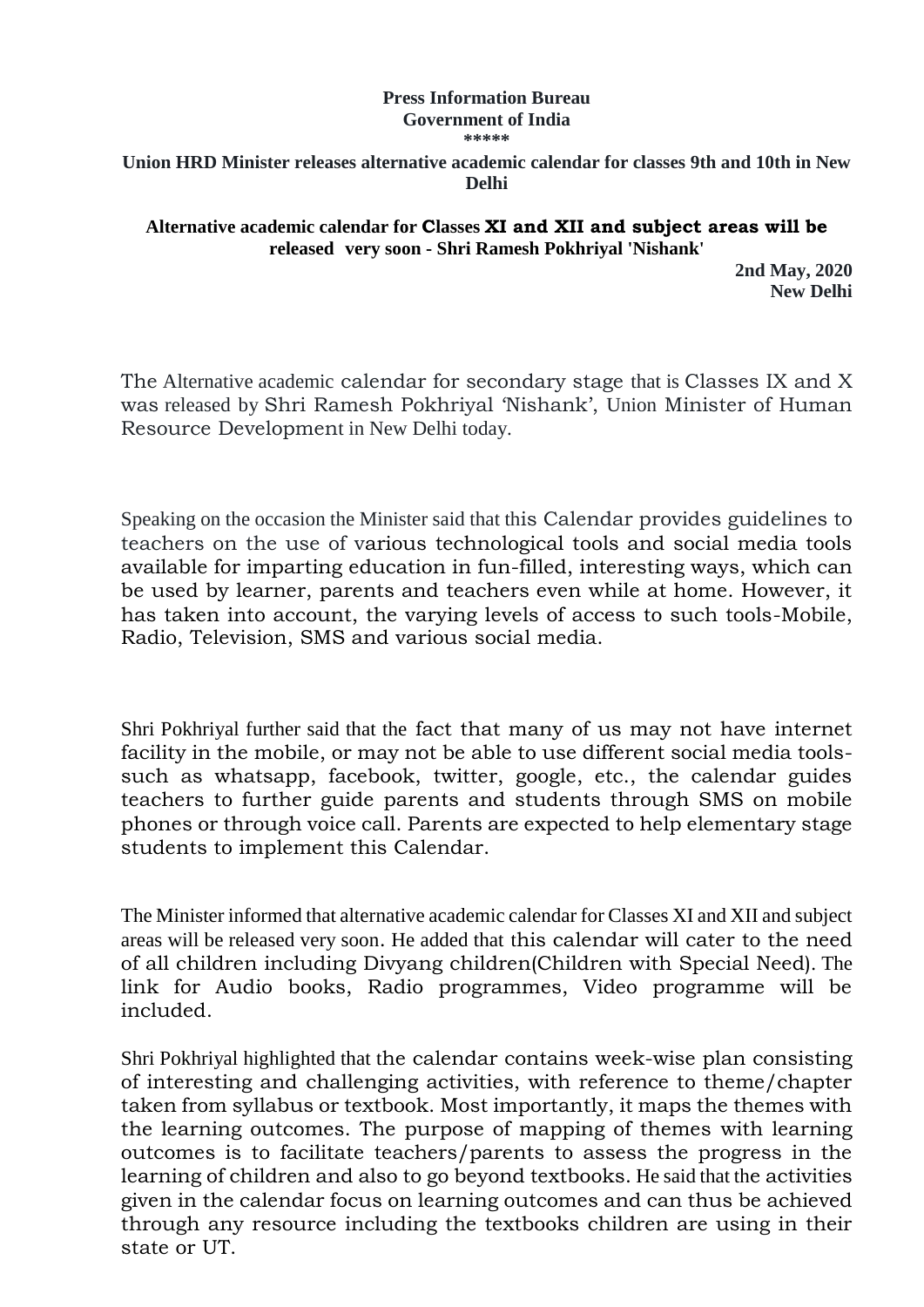The Minister informed that the calendar covers experiential learning activities such as Arts Education, Physical Exercises, yoga, etc. This Calendar contains class-wise and subject-wise activities in tabular forms. It includes activities related to four languages as subject areas, i.e., Hindi English, Urdu and Sanskrit. He further informed that this calendar also gives space to the strategies of reducing stress and anxiety among teachers, students and parents. Calendar includes link for Chapter wise e-content available on the e-pathshala, NROER and

DIKSHA portal of GoI.

All the given activities are suggestive in nature, not prescriptive, nor is the sequence mandatory. Teachers and parents may opt to contextualize the activities and do those activities that the student shows interest in, irrespective of the sequence.

NCERT has already started having live interactive sessions with students, parents and teachers through the TV channel Swayam Prabha (Kishore munch)( available through Free DTH channel 128, Dish TV Channel # 950, SunDirect #793, Jio TV, Tatasky #756, Airtel Channel #440, Videocon Channel # 477), Kishore Manch App(can be downloaded from play store) and youtube live(NCERT Official Channel). These sessions are telecasted for primary classes from 11:00 am to 1:00 pm, for upper primary classes from 2:00 pm to 4:00 pm and for secondary classes from 9:00 am to 11:00 am daily from Monday to Saturday. In addition to interacting with the viewer, hands on activities along with teaching of topics are demonstrated in these live sessions This calendar would also be disseminated by conducting video conferencing with SCERTs/SIEs, Directorates of Education, Kendriya Vidyalay Sangathan, Navodaya Vidyalaya Samiti, CBSE, State School Education Boards, etc.

This will empower our students, teachers, school principals and parents to find out positive ways to deal with Covid-19 using on-line teaching-learning resources at home and in enhancing their learning outcomes.

In order to engage students meaningfully during their stay at home due to COVID-19 through educational activities at home with the help of their parents and teachers, the alternative academic calendars for students , parents and teachers at primary and upper primary stage have been developed by the NCERT under the guidance of the MHRD. This Alternative Academic Calendar at primary stage (Classes I to V) and upper primary stage (Classes VI to VIII) was released by Union HRD Minister in April, 2020.

Click here to see the alternative academic calendar for 9th and 10th in English :

Click here to see the alternative academic calendar for 9th and 10th in Hindi: